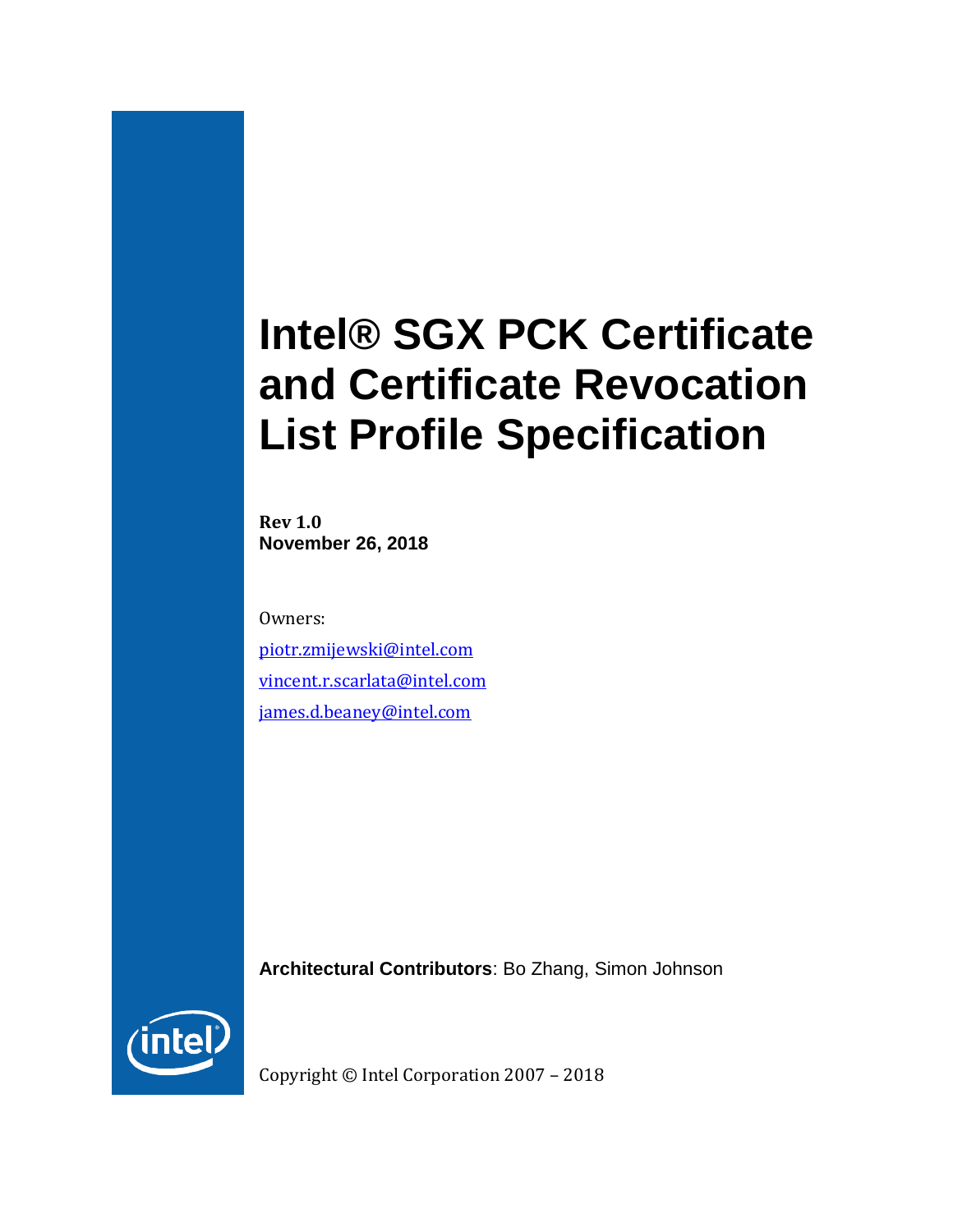# **Table of Contents**

| 1.1.      |                                                                                       |
|-----------|---------------------------------------------------------------------------------------|
| 1.2.      |                                                                                       |
| <b>2.</b> |                                                                                       |
| 2.1.      |                                                                                       |
| 2.2.      |                                                                                       |
| 3.        |                                                                                       |
| 3.1.      |                                                                                       |
| 3.2.      |                                                                                       |
| 3.3.      |                                                                                       |
| 3.4.      |                                                                                       |
| 3.5.      |                                                                                       |
| 4.        |                                                                                       |
| 4.1.      |                                                                                       |
| 4.2.      |                                                                                       |
| 4.3.      |                                                                                       |
| 5.        |                                                                                       |
| 5.1.      | Appendix A: Profile for Specific Certificate Extensions for the Intel® Software Guard |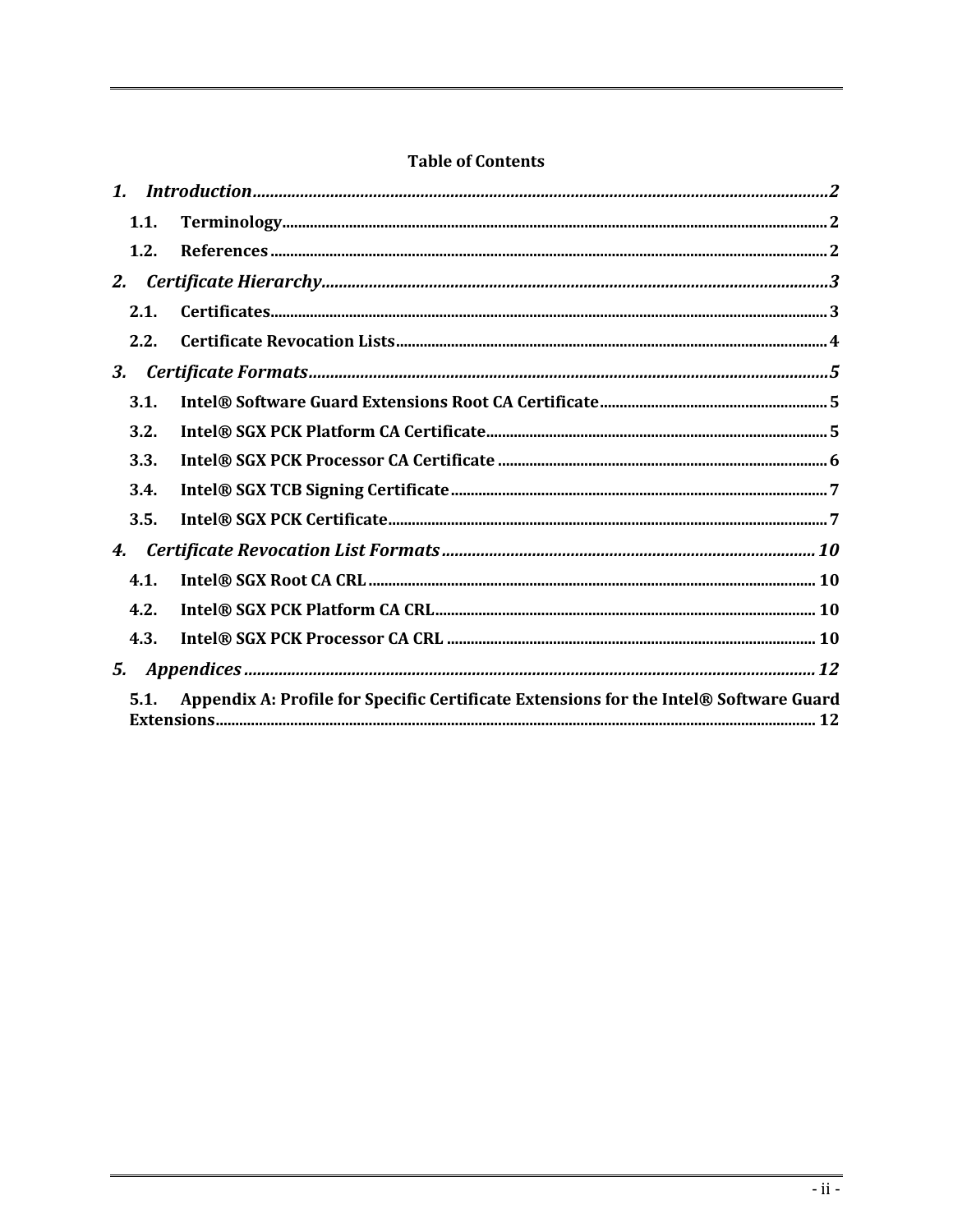# **1.Introduction**

This document specifies the hierarchy and format of X.509 v3 certificates and X.509 v2 Certificate Revocation Lists (CRLs) issued by Intel for Provisioning Certification Keys. Certificates and CRLs use a standard set of extensions described in the document. Additionally, a number of PCK-specific extensions are defined.

# **1.1.Terminology**

| <b>Provisioning Certification Enclave</b><br>(PCE)   | Intel® Software Guard Extensions (Intel® SGX)<br>enclave that uses a Provisioning Certification Key to<br>sign proofs that attestation keys or attestation key<br>provisioning protocol messages are created on genuine<br>hardware.                          |
|------------------------------------------------------|---------------------------------------------------------------------------------------------------------------------------------------------------------------------------------------------------------------------------------------------------------------|
| Provisioning Certification Key (PCK)                 | Signing key available to a Provisioning Certification<br>Enclave (PCE). The key is unique to the processor<br>package or platform instance and its Trusted<br>Computing Base (HW and PCE). The public part of the<br>key is distributed as a PCK Certificate. |
| Platform Provisioning ID (PPID)                      | Unique Provisioning ID of the processor package or<br>platform instance. The PPID does not depend on the<br>Trusted Computer Base (TCB).                                                                                                                      |
| <b>Trusted Computing Base (TCB)</b>                  | Set of hardware and software components that are<br>critical to the security of the solution.                                                                                                                                                                 |
| Security Version Number (SVN)                        | Version number of a component that indicates when<br>security relevant updates have been applied to the<br>component. The SVN might not correlate with the<br>functional version of the component.                                                            |
| Family-Model-Stepping-Platform-<br>CustomSKU (FMSPC) | Description of the processor package or platform<br>instance including its Family, Model, Stepping, Platform<br>Type, and Customized SKU (if applies).                                                                                                        |

*Table 1-1: Terminology*

# <span id="page-2-0"></span>**1.2. References**

| RFC 4648 (Base16, Base32 and Base64) | October 2006 | http://www.ietf.org/rfc/rfc4648.txt |
|--------------------------------------|--------------|-------------------------------------|
| RFC 5280 (X.509 Certificate and CRL) | May 2008     | http://tools.ietf.org/html/rfc5280  |

*Table 1-2: References*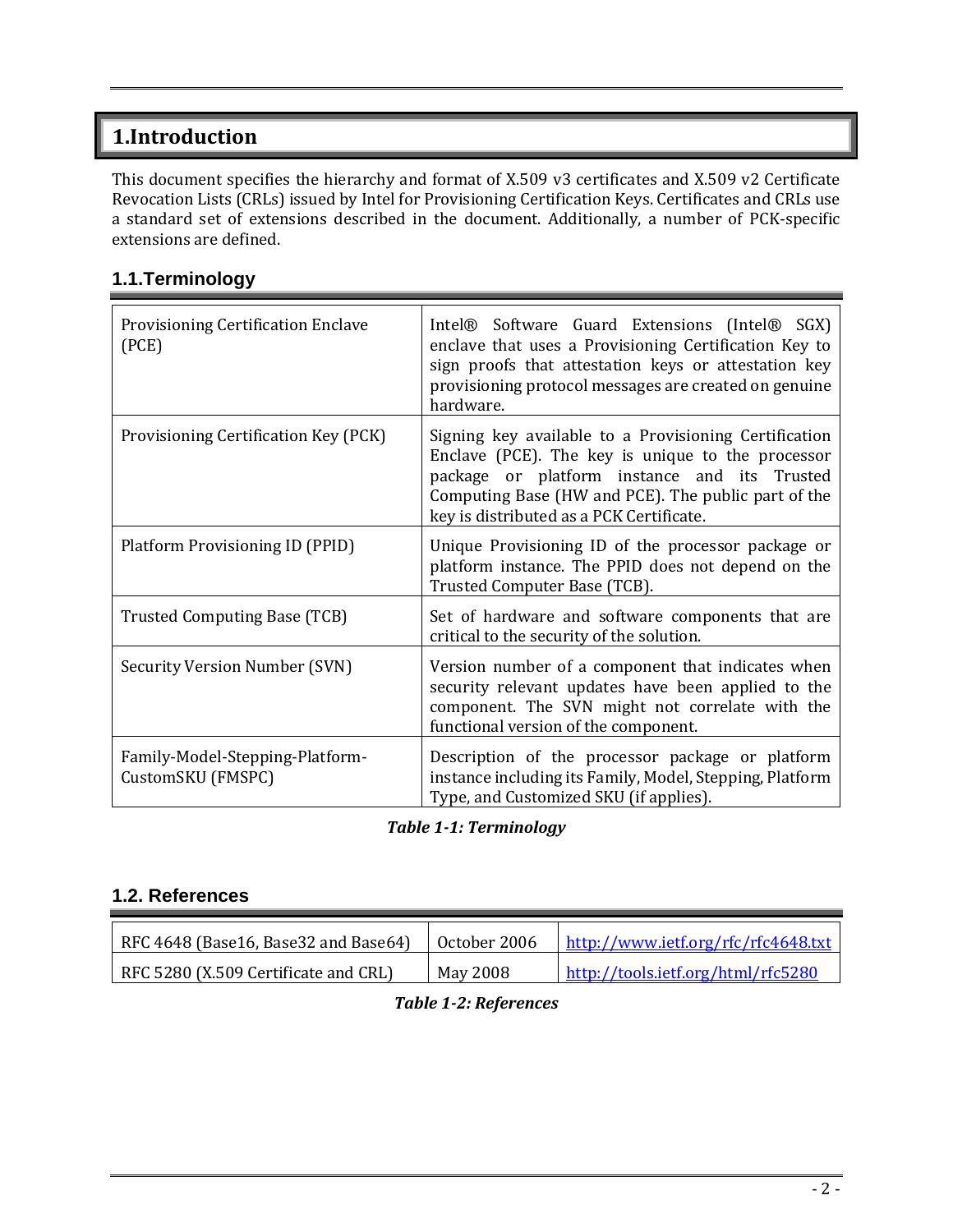# **2.Certificate Hierarchy**

The figure below illustrates the hierarchy of PCK certificates and CRLs issued by Intel. High level description of all the certificates and CRLs that are part of the hierarchy can be found in the 2.1 Certificates and 2.2 Certificate Revocation Lists tables.



*Figure 2-1: Certificate Hierarchy*

## **2.1.Certificates**

| <b>Certificate</b>                                            | <b>Description</b>                                                                                                                                                                                                     |  |  |
|---------------------------------------------------------------|------------------------------------------------------------------------------------------------------------------------------------------------------------------------------------------------------------------------|--|--|
| Intel® SGX Root CA Certificate                                | Intel® self-signed root Certificate Authority (CA) certificate<br>(in X.509 format as defined in $RFC 5280$ ) that is designated<br>to issue certificates related to Intel® Software Guard<br>Extensions (Intel® SGX). |  |  |
|                                                               | For more details see: Intel® SGX Root CA Certificate.                                                                                                                                                                  |  |  |
| SGX PCK Platform CA<br>Intel®<br><b>Certificate</b>           | Intermediate CA certificate (in X.509 format as defined in<br>RFC 5280) that issues Intel® SGX PCK Certificates and<br>corresponding CRLs for multi-package platforms.                                                 |  |  |
|                                                               | Currently not supported.                                                                                                                                                                                               |  |  |
|                                                               | For more details see: Intel® SGX PCK Platform CA Certificate.                                                                                                                                                          |  |  |
| Intel <sup>®</sup> SGX PCK Processor CA<br><b>Certificate</b> | Intermediate CA certificate (in X.509 format as defined in<br>RFC 5280) that issues Intel® SGX PCK Certificates and<br>corresponding CRLs for single-package platforms.                                                |  |  |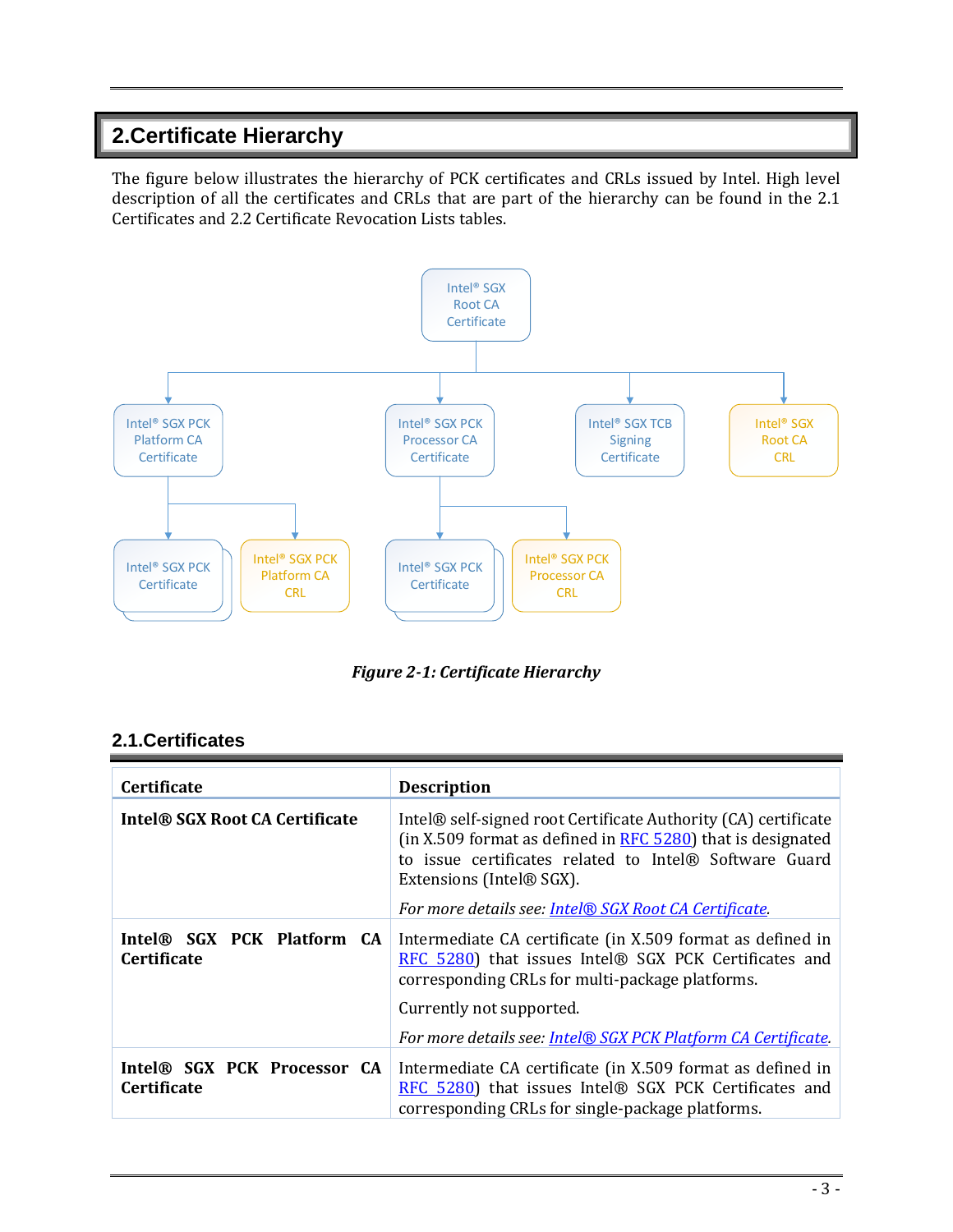| <b>Intel®</b><br><b>TCB</b><br><b>SGX</b><br><b>Signing</b><br><b>Certificate</b> | For more details see: Intel® SGX PCK Processor CA Certificate.<br>Leaf certificate (in X.509 format as defined in RFC 5280)<br>that signs the Intel® SGX TCB data for Intel® platforms<br>(both single and multi-package).<br>For more details see: Intel® SGX TCB Signing Certificate. |
|-----------------------------------------------------------------------------------|-----------------------------------------------------------------------------------------------------------------------------------------------------------------------------------------------------------------------------------------------------------------------------------------|
| <b>Intel® SGX PCK Certificate</b>                                                 | Leaf certificate (in $X.509$ format as defined in $RFC 5280$ )<br>that contains a public part of a PCK for an Intel® SGX<br>platform on a specific TCB level.<br>For more details see: Intel® SGX PCK Certificate.                                                                      |

*Table 2-1: Certificates*

# **2.2.Certificate Revocation Lists**

| <b>Certificate Revocation List</b> | <b>Description</b>                                                                                                                     |  |  |  |
|------------------------------------|----------------------------------------------------------------------------------------------------------------------------------------|--|--|--|
| Intel® SGX Root CA CRL             | Certificate Revocation List (in X.509 format as defined in<br>RFC 5280) issued by the Intel® SGX Root Certification<br>Authority (CA). |  |  |  |
|                                    | For more details see: Intel® SGX Root CA CRL.                                                                                          |  |  |  |
| Intel® SGX PCK Platform CA CRL     | Certificate Revocation List (in X.509 format as defined in<br>RFC 5280) issued by the Intel® SGX PCK Platform CA.                      |  |  |  |
|                                    | Currently not supported.                                                                                                               |  |  |  |
|                                    | For more details see: Intel® SGX PCK Platform CA CRL.                                                                                  |  |  |  |
| Intel® SGX PCK Processor CA CRL    | Certificate Revocation List (in X.509 format as defined in<br>RFC 5280) issued by the Intel® SGX PCK Processor CA.                     |  |  |  |
|                                    | For more details see: Intel® SGX PCK Processor CA CRL.                                                                                 |  |  |  |

*Table 2-2: Certificate Revocation Lists*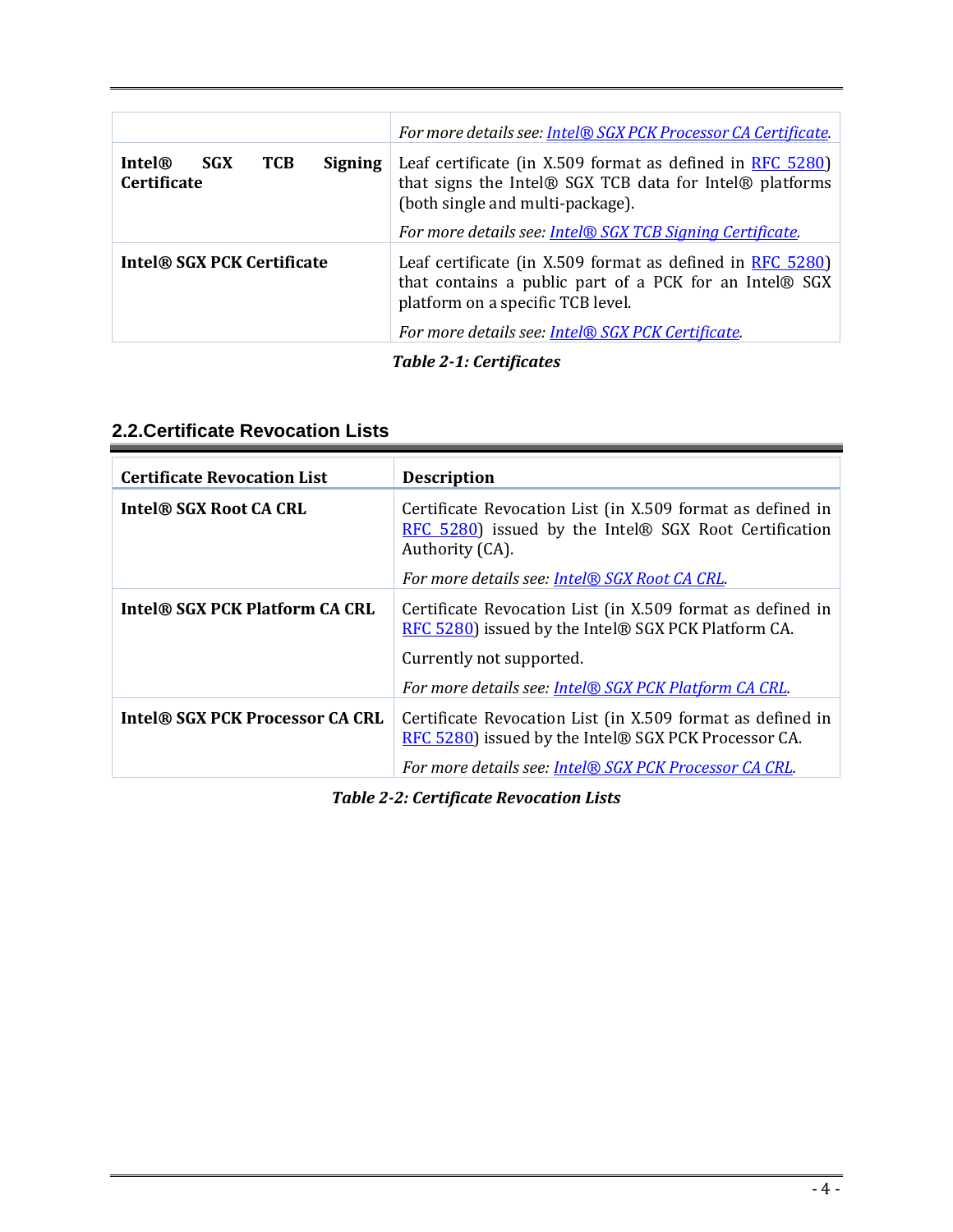# **3.Certificate Formats**

All certificates described in this section follow X.509 standard (as defined i[n RFC 5280\)](#page-2-0). Placeholders for variable values in the certificates, such as signatures, are marked as *<placeholder>*.

# <span id="page-5-0"></span>**3.1.Intel® Software Guard Extensions Root CA Certificate**

```
Certificate:
     Data:
         Version: 3 (0x2)
         Serial Number:
             <serial number>
     Signature Algorithm: ecdsa-with-SHA256
         Issuer: CN=Intel SGX Root CA, O=Intel Corporation, L=Santa Clara, ST=CA, C=US
         Validity
             Not Before: <time of issuing>
             Not After: Dec 31 2049 23:59:59 UTC
         Subject: CN=Intel SGX Root CA, O=Intel Corporation, L=Santa Clara, ST=CA, C=US
         Subject Public Key Info:
             Public Key Algorithm: id-ecPublicKey
                 Public-Key: (256 bit)
                 pub: 
                      <public key>
                 ASN1 OID: prime256v1
         X509v3 extensions:
             X509v3 Authority Key Identifier: 
                 keyid:<keyid of issuer public key>
             X509v3 CRL Distribution Points: 
                  Full Name:
                   URI: <URL>
             X509v3 Subject Key Identifier: 
                  keyid:<keyid of public key>
             X509v3 Key Usage: critical
                 Certificate Sign, CRL Sign
             X509v3 Basic Constraints: critical
                 CA:TRUE, pathlen:1
     Signature Algorithm: ecdsa-with-SHA256
          <signature>
```
# <span id="page-5-1"></span>**3.2.Intel® SGX PCK Platform CA Certificate**

*Note: This is only a draft format, which may be changed in future Intel® Software Guard Extensions (Intel® SGX) updates.*

```
Certificate:
     Data:
         Version: 3 (0x2)
         Serial Number:
             <serial number>
     Signature Algorithm: ecdsa-with-SHA256
         Issuer: CN=Intel SGX Root CA, O=Intel Corporation, L=Santa Clara, ST=CA, C=US
         Validity
```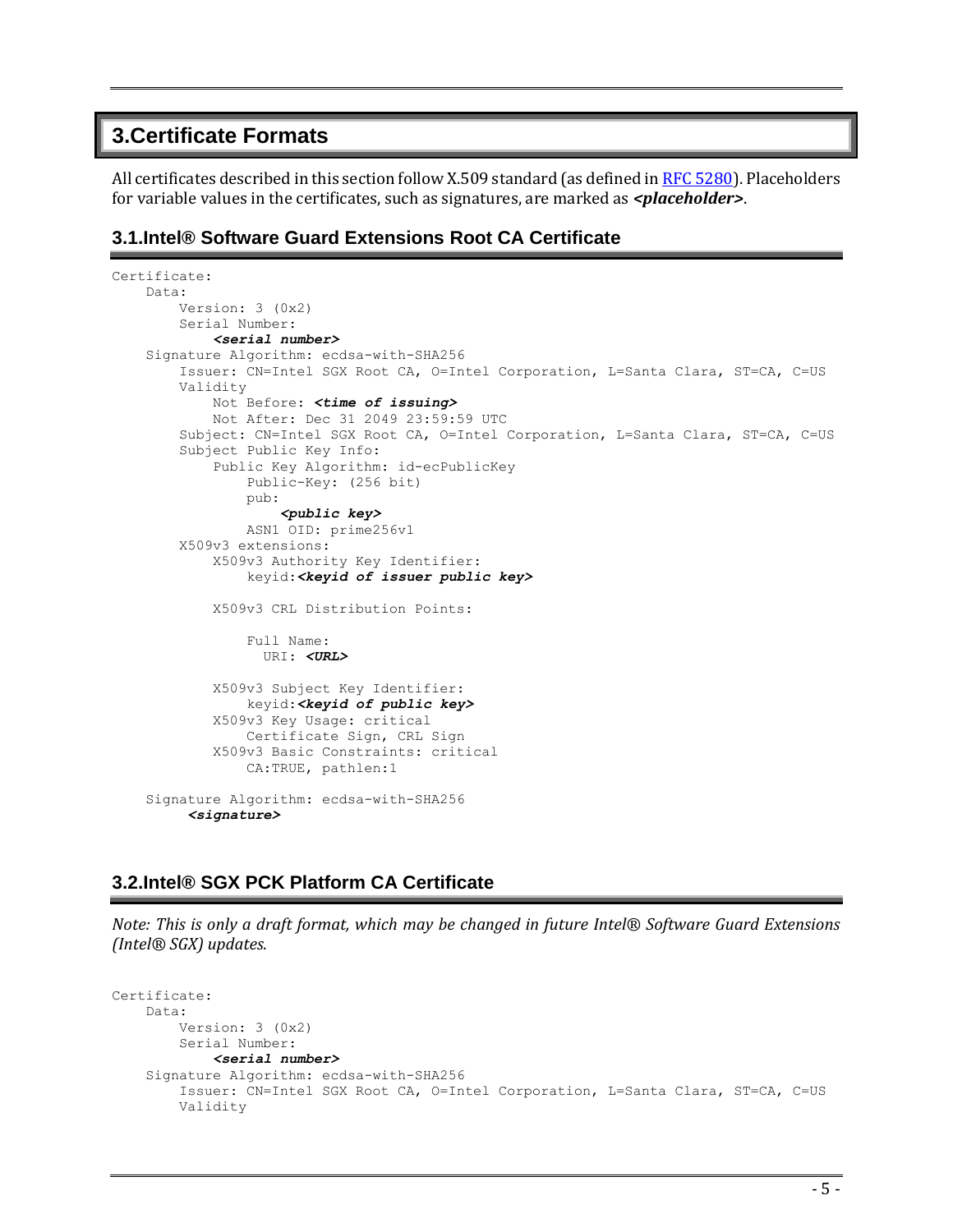Not Before: *<start of validity period>* Not After : *<expiration date, should be valid for about 15 years>* Subject: CN=Intel SGX PCK Platform CA, O=Intel Corporation, L=Santa Clara, ST=CA,  $C=U.S$  Subject Public Key Info: Public Key Algorithm: id-ecPublicKey Public-Key: (256 bit) pub: *<public key>* ASN1 OID: prime256v1 X509v3 extensions: X509v3 Authority Key Identifier: keyid:*<keyid of issuer public key>* X509v3 CRL Distribution Points: Full Name: URI: *<URL>* X509v3 Subject Key Identifier: *<keyid of public key>* X509v3 Key Usage: critical Certificate Sign, CRL Sign X509v3 Basic Constraints: critical CA:TRUE, pathlen:0 Signature Algorithm: ecdsa-with-SHA256 *<signature>*

### <span id="page-6-0"></span>**3.3.Intel® SGX PCK Processor CA Certificate**

```
Certificate:
     Data:
         Version: 3 (0x2)
         Serial Number:
             <serial number>
     Signature Algorithm: ecdsa-with-SHA256
         Issuer: CN=Intel SGX Root CA, O=Intel Corporation, L=Santa Clara, ST=CA, C=US
         Validity
             Not Before: <start of validity period>
             Not After : <expiration date, should be valid for about 15 years>
         Subject: CN=Intel SGX PCK Processor CA, O=Intel Corporation, L=Santa Clara, 
ST=CA, C=US
         Subject Public Key Info:
             Public Key Algorithm: id-ecPublicKey
                 Public-Key: (256 bit)
                 pub: 
                      <public key>
                 ASN1 OID: prime256v1
         X509v3 extensions:
             X509v3 Authority Key Identifier: 
                 keyid:<keyid of issuer public key>
             X509v3 CRL Distribution Points: 
                 Full Name:
                   URI: <URL>
             X509v3 Subject Key Identifier: 
                 <keyid of public key>
```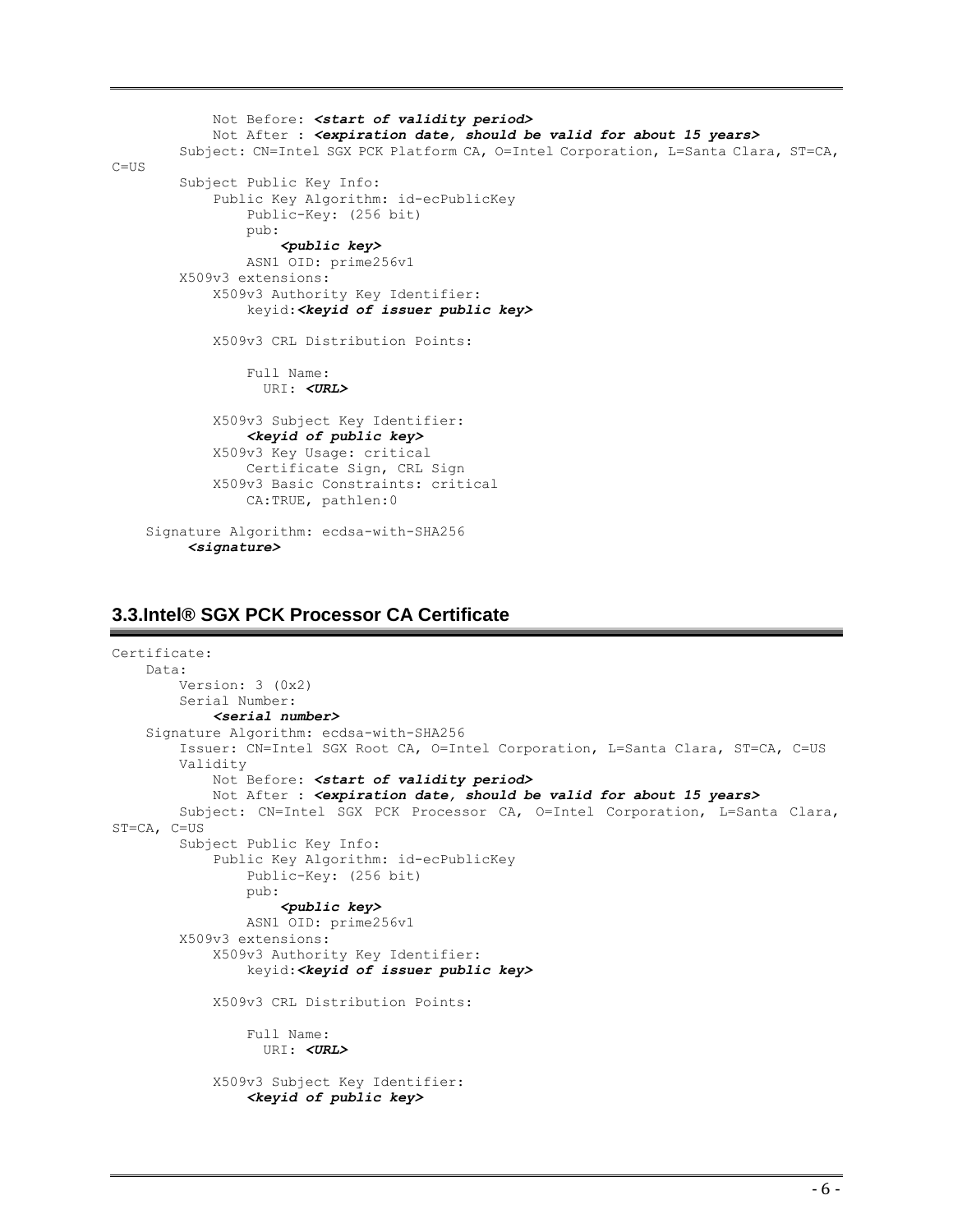```
 X509v3 Key Usage: critical
             Certificate Sign, CRL Sign
         X509v3 Basic Constraints: critical
             CA:TRUE, pathlen:0
 Signature Algorithm: ecdsa-with-SHA256
      <signature>
```
## <span id="page-7-0"></span>**3.4.Intel® SGX TCB Signing Certificate**

```
Certificate:
     Data:
         Version: 3 (0x2)
         Serial Number:
             <serial number>
     Signature Algorithm: ecdsa-with-SHA256
         Issuer: CN=Intel SGX Root CA, O=Intel Corporation, L=Santa Clara, ST=CA, C=US
         Validity
             Not Before: <start of validity period>
             Not After : <expiration date, should be valid for about 7 years>
         Subject: CN=Intel SGX TCB Signing, O=Intel Corporation, L=Santa Clara, ST=CA, 
C = US Subject Public Key Info:
             Public Key Algorithm: id-ecPublicKey
                 Public-Key: (256 bit)
                 pub:
                      <public key>
                 ASN1 OID: prime256v1
         X509v3 extensions:
             X509v3 Authority Key Identifier: 
                 keyid:<keyid of issuer public key>
             X509v3 CRL Distribution Points: 
                 Full Name:
                   URI: <URL>
             X509v3 Subject Key Identifier: 
                  <keyid of public key>
             X509v3 Key Usage: critical
                  Digital Signature, Non Repudiation
             X509v3 Basic Constraints: critical
                 CA:FALSE
     Signature Algorithm: ecdsa-with-SHA256
          <signature>
```
# <span id="page-7-1"></span>**3.5.Intel® SGX PCK Certificate**

```
Certificate:
     Data:
         Version: 3 (0x2)
         Serial Number:
             <serial number>
     Signature Algorithm: ecdsa-with-SHA256
         Issuer: CN=<Intel SGX PCK Platform CA | Intel SGX PCK Processor CA>, O=Intel 
Corporation, L=Santa Clara, ST=CA, C=US
         Validity
```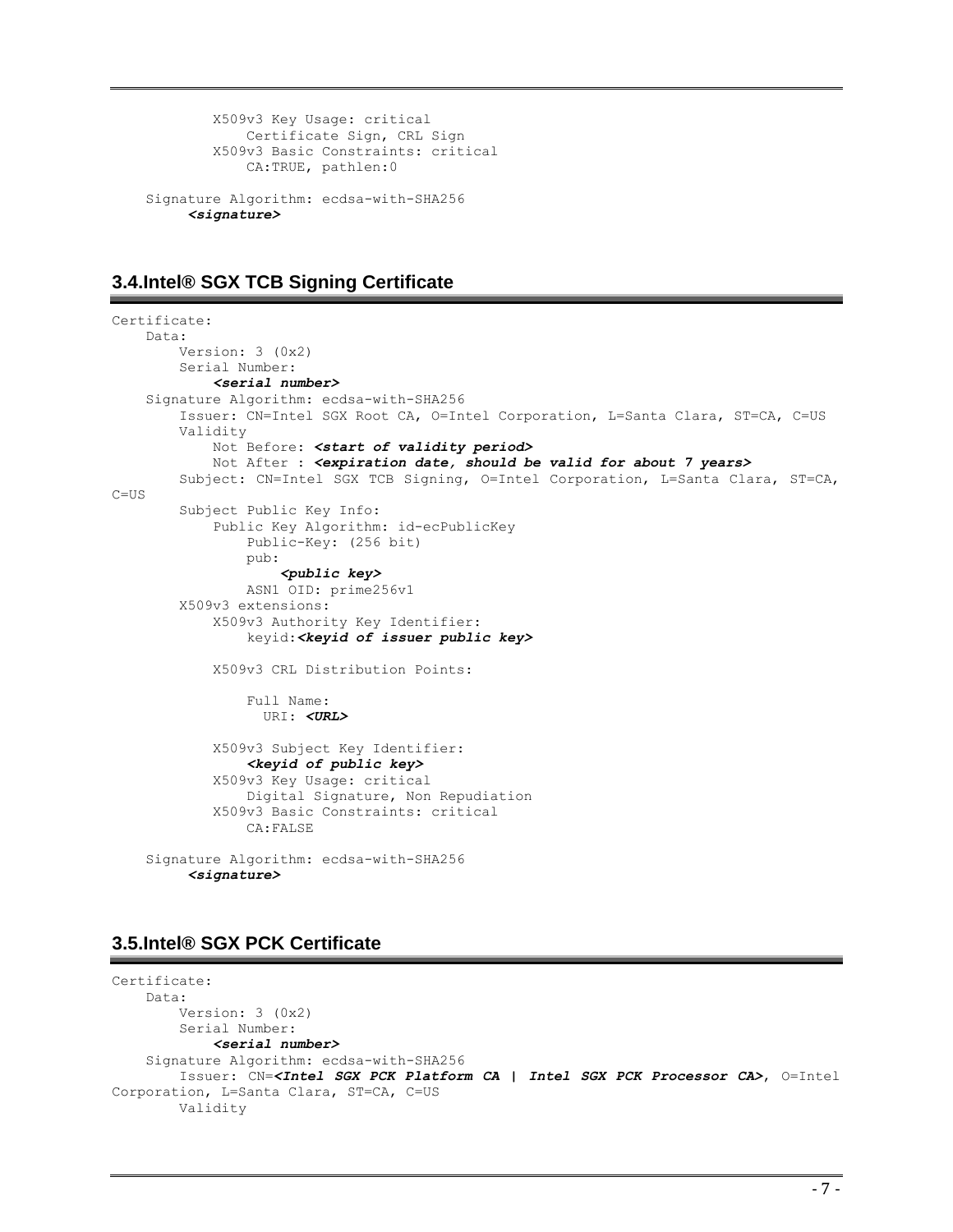```
 Not Before: <start of validity period>
             Not After : <expiration date, should be valid for about 7 years>
         Subject: CN=Intel SGX PCK Certificate, O=Intel Corporation, L=Santa Clara, 
ST=CA, C=US
         Subject Public Key Info:
             Public Key Algorithm: id-ecPublicKey
                 Public-Key: (256 bit)
                 pub: 
                     <public key>
                 ASN1 OID: prime256v1
         X509v3 extensions:
             X509v3 Authority Key Identifier: 
                 keyid:<keyid of issuer public key>
             X509v3 CRL Distribution Points: 
                 Full Name:
                   URI: <URL>
             X509v3 Subject Key Identifier: 
                 <keyid of public key>
             X509v3 Key Usage: critical
                 Digital Signature, Non Repudiation
             X509v3 Basic Constraints: critical
                 CA:FALSE
             <SGX Extensions OID>:
                 <PPID OID>: <PPID value>
                 <TCB OID>:
                     <SGX TCB Comp01 SVN OID>: <SGX TCB Comp01 SVN value>
                    <SGX TCB Comp02 SVN OID>: <SGX TCB Comp02 SVN value>
 …
                    <SGX TCB Comp16 SVN OID>: <SGX TCB Comp16 SVN value> 
                     <PCESVN OID>: <PCESVN value> 
                     <CPUSVN OID>: <CPUSVN value>
                 <PCE-ID OID>: <PCE-ID value>
                 <FMSPC OID>: <FMSPC value>
                 <SGX Type OID>: <SGX Type value>
     Signature Algorithm: ecdsa-with-SHA256
          <signature>
```
The table below describes custom x.509 extensions for PCK Certificates. For details about ASN.1 encoding of the extensions, refer to [Appendix A: Profile for Specific Certificate Extensions for the](#page-12-0)  [Intel® SGX.](#page-12-0)

| <b>Name</b>           | <b>Object Identifier (OID)</b> | <b>Type</b>                  | <b>Description</b>                                                                                            |  |
|-----------------------|--------------------------------|------------------------------|---------------------------------------------------------------------------------------------------------------|--|
| <b>SGX Extensions</b> | 1.2.840.113741.1.13.1          | ASN.1<br>Sequence            | Sequence of extensions<br>specific to the<br>Intel®<br>Software Guard Extensions<br>(Intel <sup>®</sup> SGX). |  |
| <b>PPID</b>           | 1.2.840.113741.1.13.1.1        | ASN.1 Octet<br><b>String</b> | Base16-encoded string<br>representation of PPID.<br>(16 bytes)                                                |  |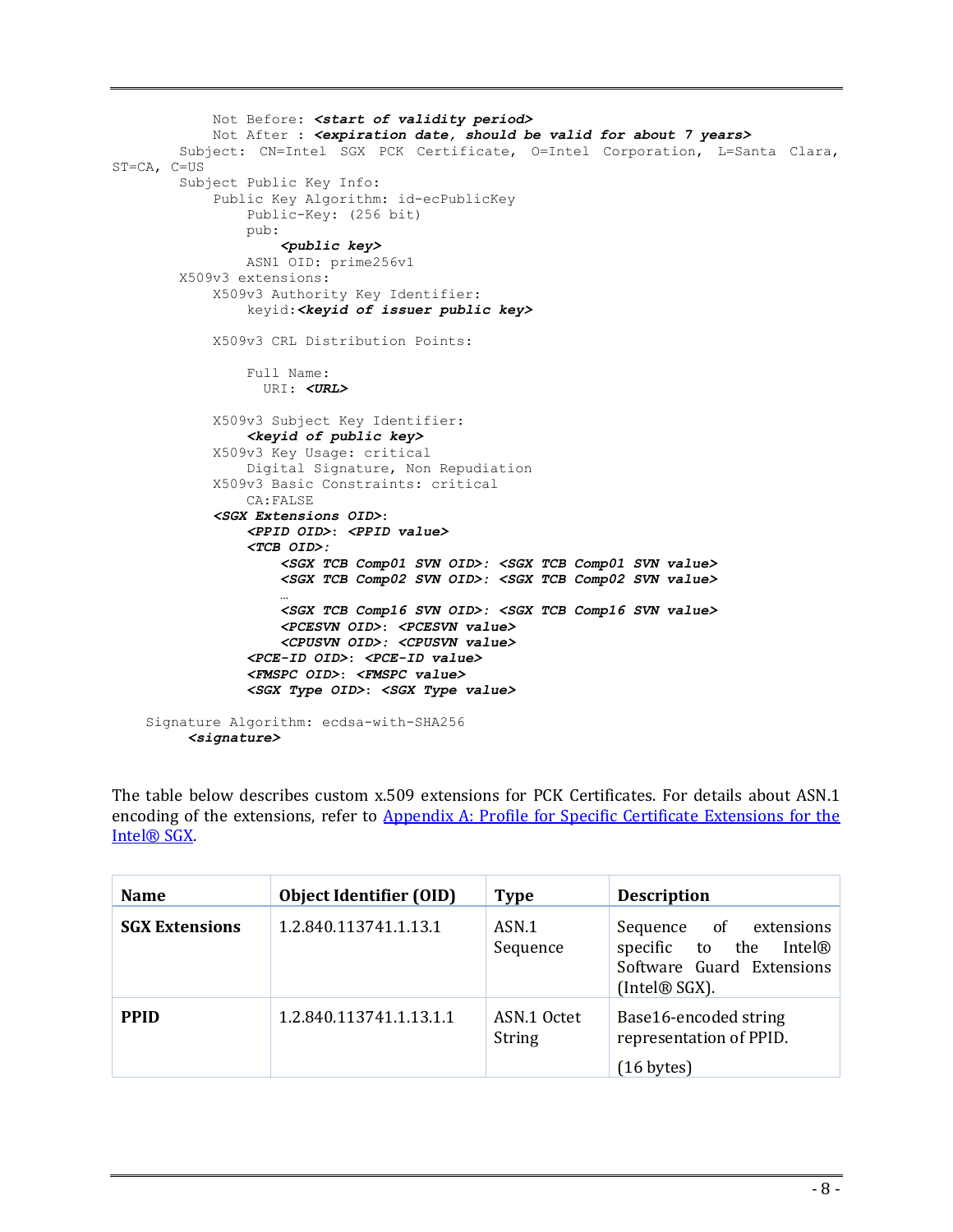| <b>TCB</b>                          | 1.2.840.113741.1.13.1.2    | ASN <sub>.1</sub><br>Sequence | Sequence of TCB<br>components.                                                              |
|-------------------------------------|----------------------------|-------------------------------|---------------------------------------------------------------------------------------------|
| <b>SGX TCB Comp01</b><br><b>SVN</b> | 1.2.840.113741.1.13.1.2.1  | ASN.1 Integer                 | Value of the Intel® SGX TCB<br>Comp01 SVN.                                                  |
| <b>SGX TCB Comp02</b><br><b>SVN</b> | 1.2.840.113741.1.13.1.2.2  | ASN.1 Integer                 | Value of the Intel® SGX TCB<br>Comp02 SVN.                                                  |
| $\cdots$                            |                            |                               |                                                                                             |
| <b>SGX TCB Comp16</b><br><b>SVN</b> | 1.2.840.113741.1.13.1.2.16 | ASN.1 Integer                 | Value of the Intel® SGX TCB<br>Comp16 SVN.                                                  |
| <b>PCESVN</b>                       | 1.2.840.113741.1.13.1.2.17 | ASN.1 Integer                 | Value of PCESVN.                                                                            |
| <b>CPUSVN</b>                       | 1.2.840.113741.1.13.1.2.18 | ASN.1 Octet<br>String         | Base16-encoded string<br>representation of CPUSVN.                                          |
|                                     |                            |                               | (16 bytes)                                                                                  |
| <b>PCE-ID</b>                       | 1.2.840.113741.1.13.1.3    | ASN.1 Octet<br>String         | Base16-encoded string<br>representation of PCE-ID.<br>(2 bytes)                             |
| <b>FMSPC</b>                        | 1.2.840.113741.1.13.1.4    | ASN.1 Octet<br>String         | Base16-encoded string<br>representation of FMSPC.<br>(6 bytes)                              |
| <b>SGXType</b>                      | 1.2.840.113741.1.13.1.5    | ASN.1<br>Enumerated           | Enum representing the<br>Intel® SGX Type. One of the<br>following values:<br>- Standard (0) |

*Table 3-1: Custom OIDs for PCK certificate.*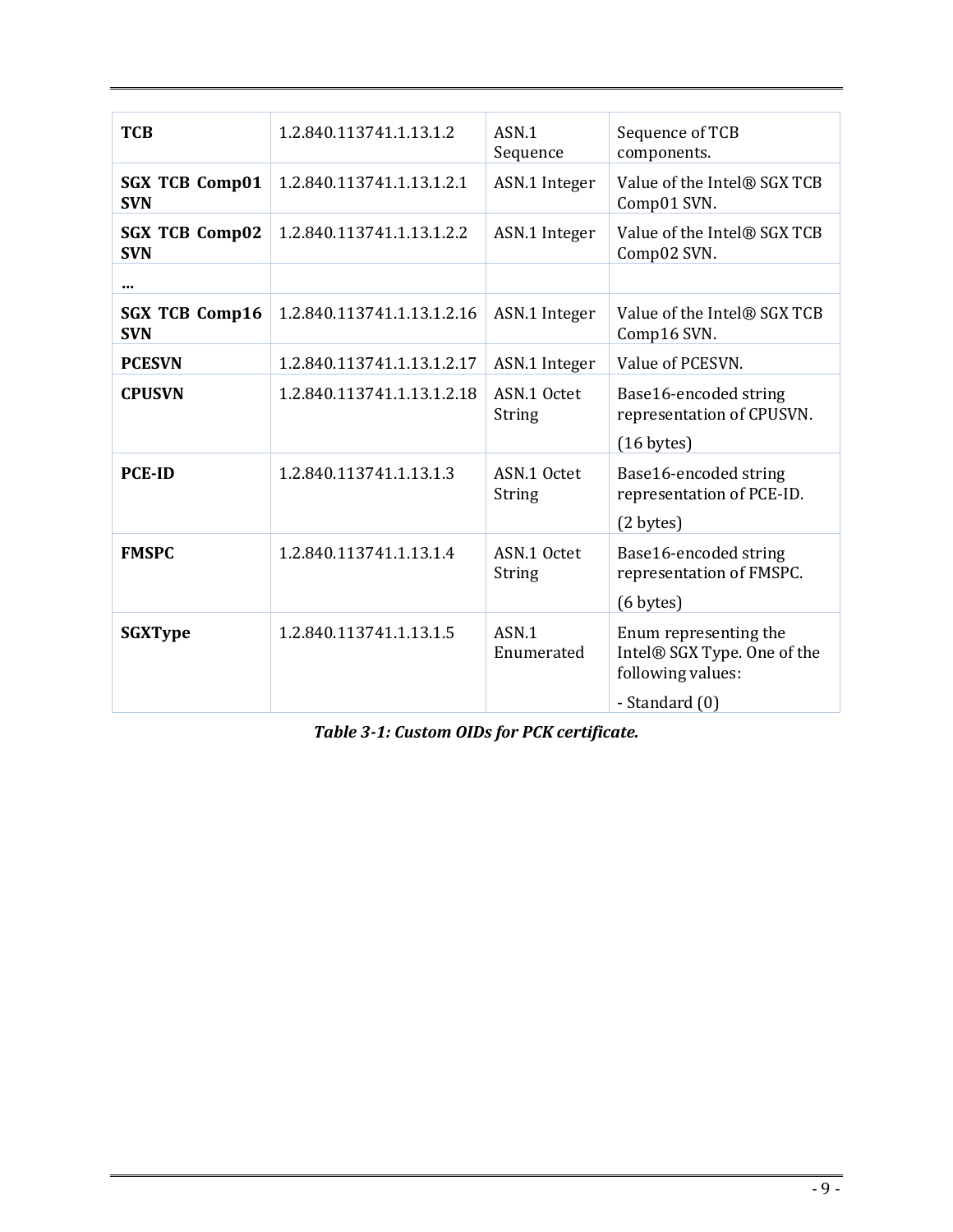# **4.Certificate Revocation List Formats**

All certificate revocation lists described in this section follow X.509 standard (as defined in RFC [5280\)](#page-2-0).

## <span id="page-10-0"></span>**4.1.Intel® SGX Root CA CRL**

```
Certificate Revocation List (CRL):
         Version 2 (0x1)
     Signature Algorithm: ecdsa-with-SHA256
         Issuer: CN=Intel SGX Root CA, O=Intel Corporation, L=Santa Clara, ST=CA, C=US
         Last Update: <issuing date>
         Next Update: <date of next update>
         CRL extensions:
             X509v3 CRL Number: 
                 <crl number>
             X509v3 Authority Key Identifier: 
                 keyid: <keyid of issuer public key>
     <list of revoked certificates>
     Signature Algorithm: ecdsa-with-SHA256
          <signature>
```
# <span id="page-10-1"></span>**4.2.Intel® SGX PCK Platform CA CRL**

*Note: This is only a draft format, which may be changed in future Intel® Software Guard Extensions (Intel® SGX) updates.*

```
Certificate Revocation List (CRL):
         Version 2 (0x1)
     Signature Algorithm: ecdsa-with-SHA256
         Issuer: CN=Intel SGX PCK Platform CA, O=Intel Corporation, L=Santa Clara, ST=CA, 
C=U.S Last Update: <issuing date>
         Next Update: <date of next update>
         CRL extensions:
             X509v3 CRL Number: 
                  <crl number>
             X509v3 Authority Key Identifier: 
                 keyid: <keyid of issuer public key>
     <list of revoked certificates>
     Signature Algorithm: ecdsa-with-SHA256
          <signature>
```
# <span id="page-10-2"></span>**4.3.Intel® SGX PCK Processor CA CRL**

```
Certificate Revocation List (CRL):
         Version 2 (0x1)
     Signature Algorithm: ecdsa-with-SHA256
```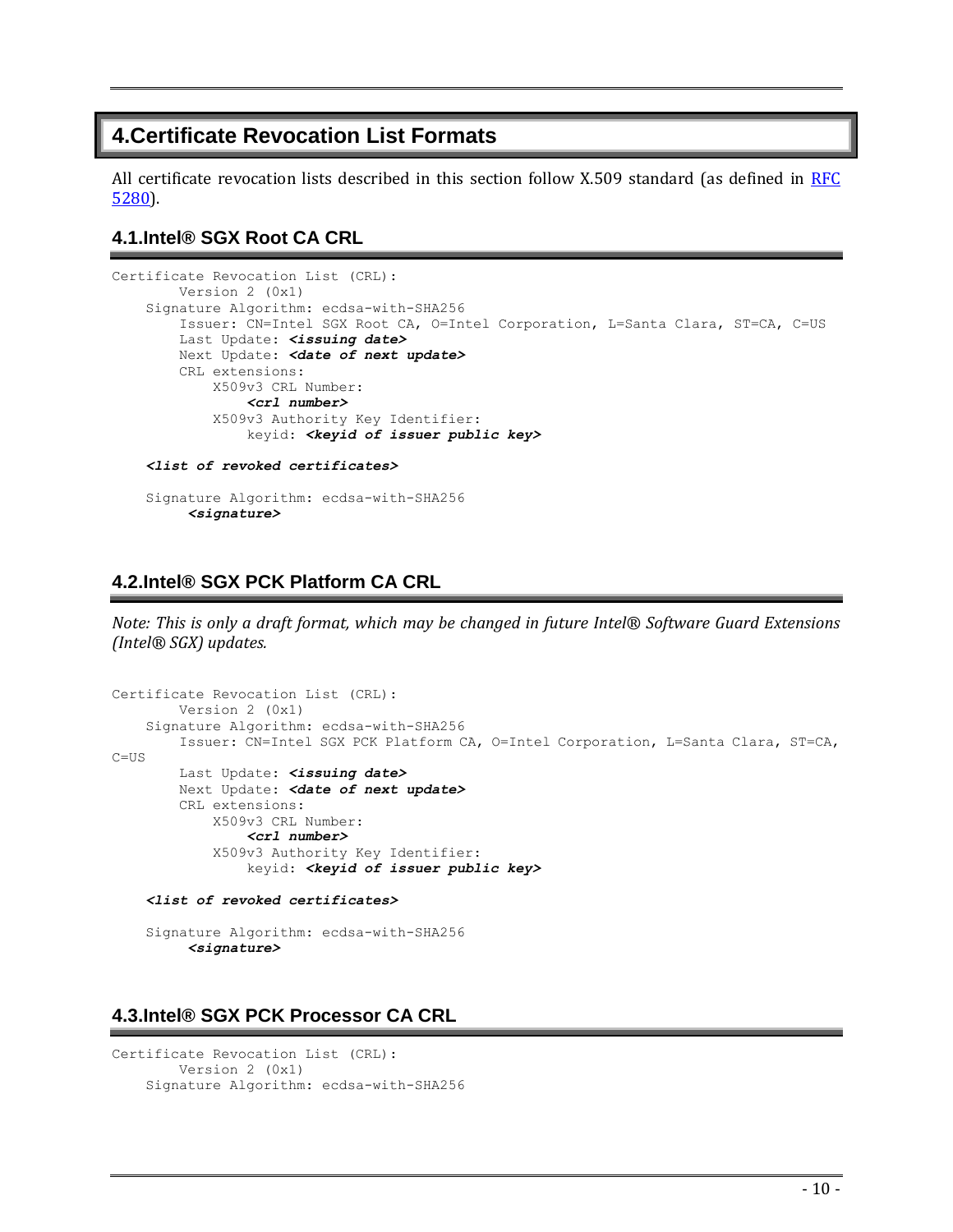Issuer: CN=Intel SGX PCK Processor CA, O=Intel Corporation, L=Santa Clara, ST=CA,

 Last Update: *<issuing date>* Next Update: *<date of next update>* CRL extensions: X509v3 CRL Number: *<crl number>* X509v3 Authority Key Identifier: keyid: *<keyid of issuer public key>*

#### *<list of revoked certificates>*

 $C = US$ 

 Signature Algorithm: ecdsa-with-SHA256 *<signature>*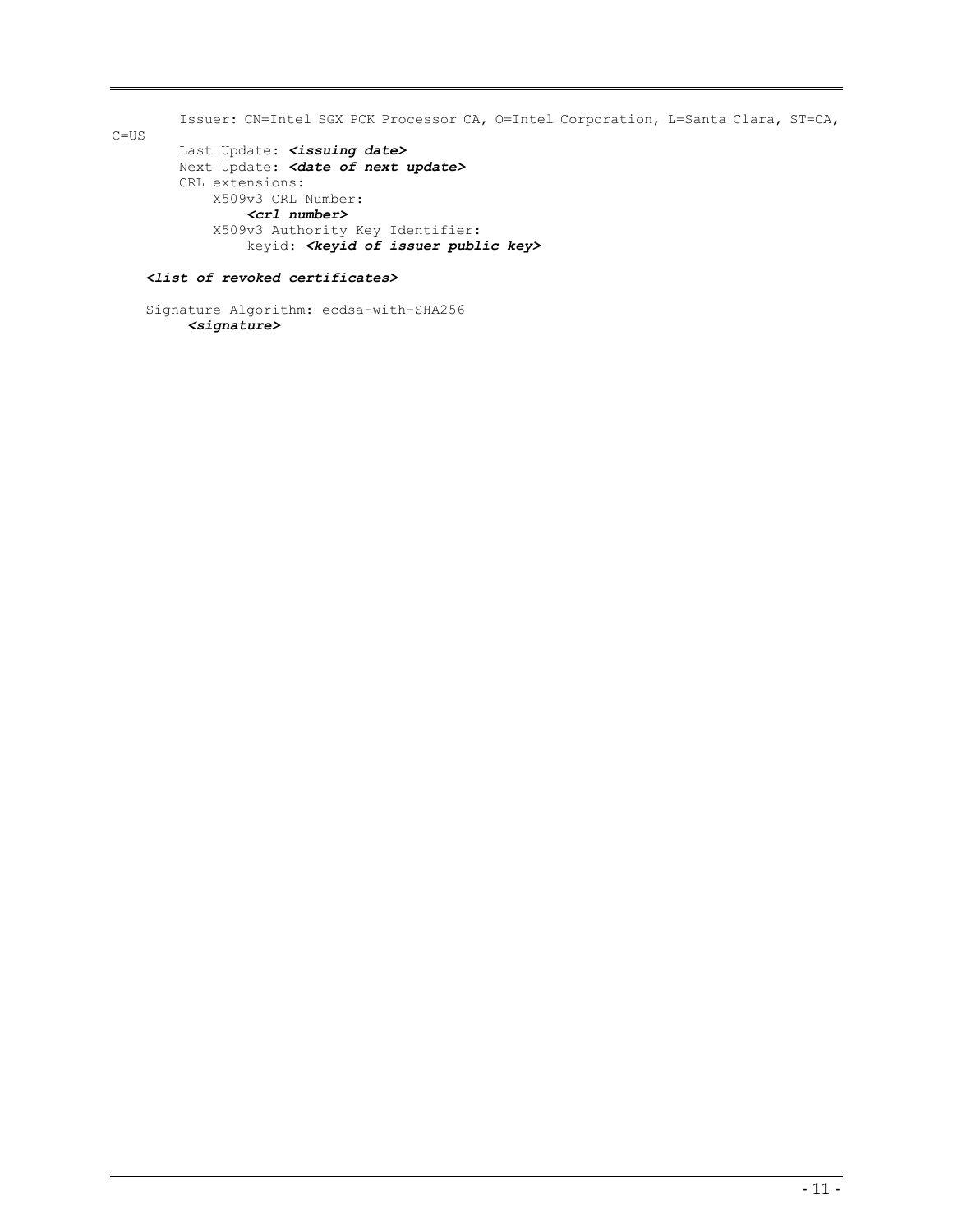# **5.Appendices**

# <span id="page-12-0"></span>**5.1.Appendix A: Profile for Specific Certificate Extensions for the Intel® Software Guard Extensions**

This section describes a profile for specific certificate extensions used in the Intel® SGX PCK Certificate. This section is based on the X.509 v3 certificate format and the standard certificate extensions defined in [RFC 5280](#page-2-0) and uses 1988 ASN.1 syntax.

```
id-ce-SGXExtensions OBJECT IDENTIFIER ::= { 1 2 840 113741 1 13 1 }SGXExtentions ::= SEQUENCE SIZE (1..MAX) OF SEQUENCE {
    sGXExtensionId SGXExtensionId,
    sGXExtensionValue ANY DEFINED BY sGXExtensionId }
-- sGXExtensionIds for Intel SGX PCK Certificates
id-ce-sGXExtensions-pPID OBJECT IDENTIFIER ::= { id-ce-sGXExtensions 1 }
id-ce-sGXExtensions-tCB OBJECT IDENTIFIER ::= { id-ce-sGXExtensions 2 }
id-ce-sGXExtensions-pCE-ID OBJECT IDENTIFIER ::= { id-ce-sGXExtensions 3 }
id-ce-sGXExtensions-fMSPC OBJECT IDENTIFIER ::= { id-ce-sGXExtensions 4 }
id-ce-sGXExtensions-sGXType OBJECT IDENTIFIER ::= { id-ce-sGXExtensions 5 }
SGXExtensionId ::= OBJECT IDENTIFIER ( id-ce-sGXExtensions-pPID | id-ce-sGXExtensions-
tCB | id-ce-sGXExtensions-pCE-ID | id-ce-sGXExtensions-fMSPC | id-ce-sGXExtensions-
sGXType)
```

| SGXExtensionValue ::= CHOICE { |
|--------------------------------|
|--------------------------------|

| pPID     | $[0]$ PPID,            |  |
|----------|------------------------|--|
| t.CB     | $\lceil 1 \rceil$ TCB, |  |
| $pCE-TD$ | $[3]$ PCE-ID,          |  |
| fMSPC    | [4] FMSPC,             |  |
| sGXType  | $[5]$ SGXType $\}$     |  |

PPID ::= OCTET STRING (SIZE (16))

```
TCB ::= SEQUENCE SIZE (1..18) OF SEQUENCE {
     tCBId TCBId,
     tCBValue ANY DEFINED BY tCBId }
```
-- tCBIds for Intel SGX PCK Certificates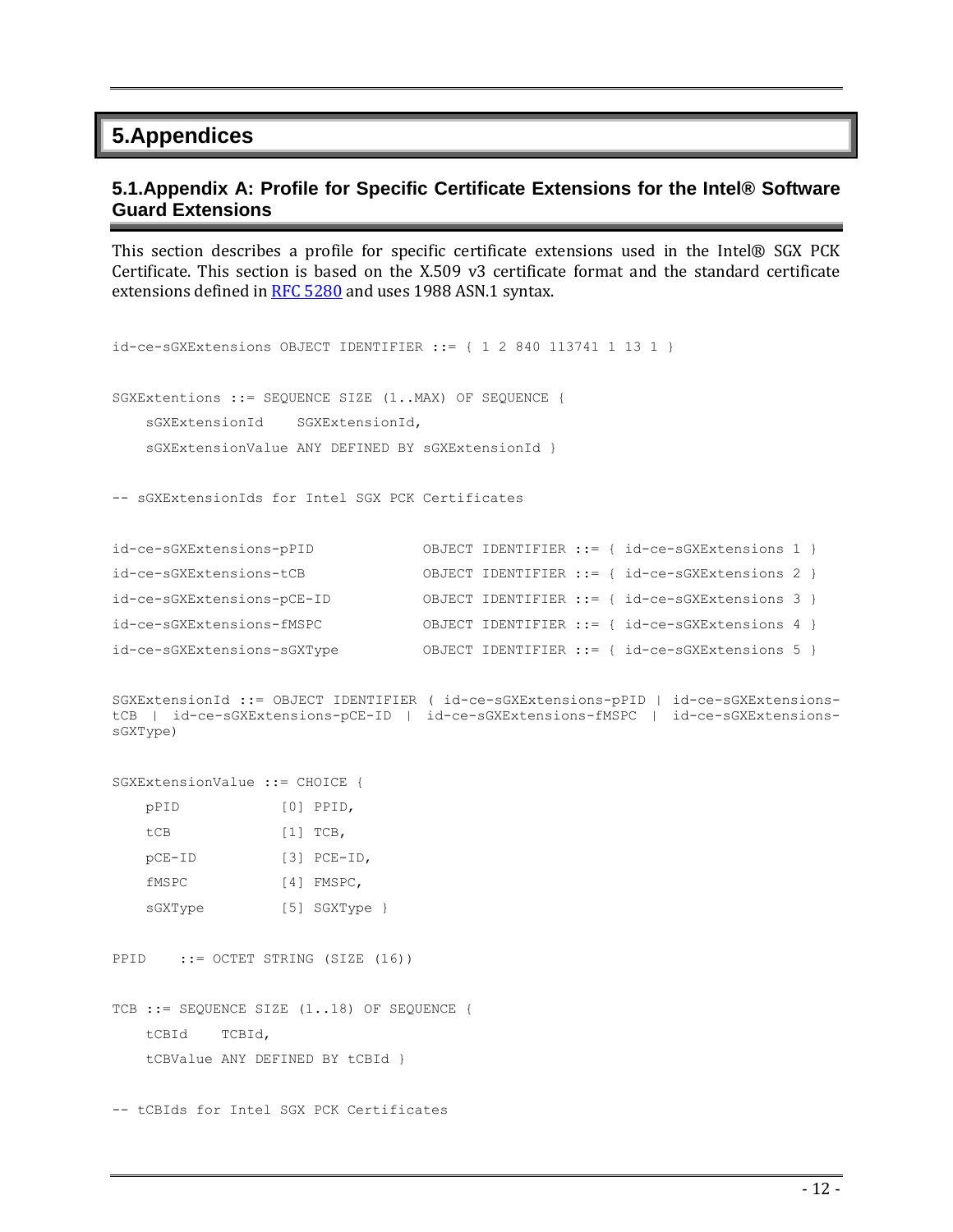| id-ce-tCB-sGXTCBComp01SVN |  |  | OBJECT IDENTIFIER : = { id-ce-sGXExtensions-tCB 1 }  |  |
|---------------------------|--|--|------------------------------------------------------|--|
| id-ce-tCB-sGXTCBComp02SVN |  |  | OBJECT IDENTIFIER ::= { id-ce-sGXExtensions-tCB 2 }  |  |
| id-ce-tCB-sGXTCBComp03SVN |  |  | OBJECT IDENTIFIER ::= { id-ce-sGXExtensions-tCB 3 }  |  |
| id-ce-tCB-sGXTCBComp04SVN |  |  | OBJECT IDENTIFIER ::= { id-ce-sGXExtensions-tCB 4 }  |  |
| id-ce-tCB-sGXTCBComp05SVN |  |  | OBJECT IDENTIFIER ::= { id-ce-sGXExtensions-tCB 5 }  |  |
| id-ce-tCB-sGXTCBComp06SVN |  |  | OBJECT IDENTIFIER ::= { id-ce-sGXExtensions-tCB 6 }  |  |
| id-ce-tCB-sGXTCBComp07SVN |  |  | OBJECT IDENTIFIER ::= { id-ce-sGXExtensions-tCB 7 }  |  |
| id-ce-tCB-sGXTCBComp08SVN |  |  | OBJECT IDENTIFIER ::= { id-ce-sGXExtensions-tCB 8 }  |  |
| id-ce-tCB-sGXTCBComp09SVN |  |  | OBJECT IDENTIFIER ::= { id-ce-sGXExtensions-tCB 9 }  |  |
| id-ce-tCB-sGXTCBComp10SVN |  |  | OBJECT IDENTIFIER ::= { id-ce-sGXExtensions-tCB 10 } |  |
| id-ce-tCB-sGXTCBComp11SVN |  |  | OBJECT IDENTIFIER ::= { id-ce-sGXExtensions-tCB 11 } |  |
| id-ce-tCB-sGXTCBComp12SVN |  |  | OBJECT IDENTIFIER ::= { id-ce-sGXExtensions-tCB 12 } |  |
| id-ce-tCB-sGXTCBComp13SVN |  |  | OBJECT IDENTIFIER ::= { id-ce-sGXExtensions-tCB 13 } |  |
| id-ce-tCB-sGXTCBComp14SVN |  |  | OBJECT IDENTIFIER ::= { id-ce-sGXExtensions-tCB 14 } |  |
| id-ce-tCB-sGXTCBComp15SVN |  |  | OBJECT IDENTIFIER ::= { id-ce-sGXExtensions-tCB 15 } |  |
| id-ce-tCB-sGXTCBComp16SVN |  |  | OBJECT IDENTIFIER ::= { id-ce-sGXExtensions-tCB 16 } |  |
| id-ce-tCB-pCESVN          |  |  | OBJECT IDENTIFIER ::= { id-ce-sGXExtensions-tCB 17 } |  |
| id-ce-tCB-cPUSVN          |  |  | OBJECT IDENTIFIER ::= { id-ce-sGXExtensions-tCB 18 } |  |

TCBId ::= OBJECT IDENTIFIER (id-ce-tCB-sGXTCBComp01SVN | id-ce-tCB-sGXTCBComp02SVN | idce-tCB-sGXTCBComp03SVN | id-ce-tCB-sGXTCBComp04SVN | id-ce-tCB-sGXTCBComp05SVN | id-cetCB-sGXTCBComp06SVN | id-ce-tCB-sGXTCBComp07SVN | id-ce-tCB-sGXTCBComp08SVN | id-cetCB-sGXTCBComp09SVN | id-ce-tCB-sGXTCBComp10SVN | id-ce-tCB-sGXTCBComp11SVN | id-cetCB-sGXTCBComp12SVN | id-ce-tCB-sGXTCBComp13SVN | id-ce-tCB-sGXTCBComp14SVN | id-cetCB-sGXTCBComp15SVN | id-ce-tCB-sGXTCBComp16SVN | id-ce-tCB-pCESVN | id-ce-tCB-cPUSVN)

| TCBValue ::= CHOICE { |       |          |
|-----------------------|-------|----------|
| sGXTCBComp01SVN       | [0]   | INTEGER, |
| sGXTCBComp02SVN       | [1]   | INTEGER, |
| sGXTCBComp03SVN       | [2]   | INTEGER, |
| sGXTCBComp04SVN       | [3]   | INTEGER, |
| sGXTCBComp05SVN       | [4]   | INTEGER, |
| sGXTCBComp06SVN       | $[5]$ | INTEGER, |
| sGXTCBComp07SVN       | [6]   | INTEGER, |
| sGXTCBComp08SVN       | [7]   | INTEGER, |
| sGXTCBComp09SVN       | [8]   | INTEGER, |
| sGXTCBComp10SVN       | [9]   | INTEGER, |
| sGXTCBComp11SVN       | 101   | INTEGER, |
| sGXTCBComp12SVN       | [11]  | INTEGER, |
| sGXTCBComp13SVN       | [12]  | INTEGER, |
| sGXTCBComp14SVN       | [13]  | INTEGER, |